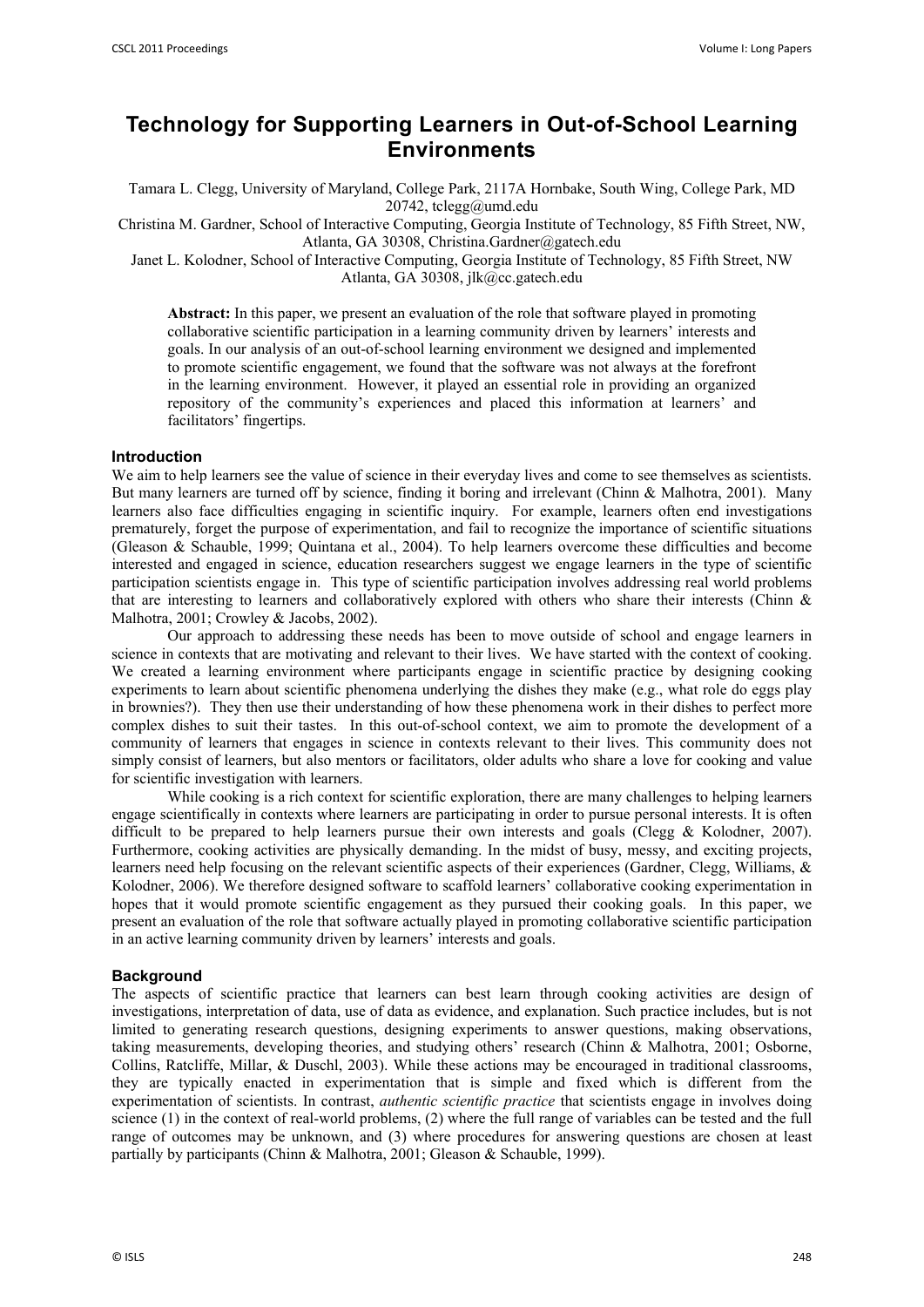Engaging learners in such scientific practice and facilitating the development of a learning community involves many challenges. The difficulties learners face engaging in scientific practice must be addressed, learners' exploration must be in the context of their interests, and collaboration must be promoted for the development of the learning community. Technology can help learners and facilitators overcome some of the challenges by supporting learners' scientific practice and the collaboration of the learning community. Technology can help learners overcome difficulties engaging in scientific practice by scaffolding the processes of inquiry. Specifically, learners need help articulating the important parts of their experiences, making quantitative observations, and making plans for experiments (Clegg & Kolodner, 2007). Quintana et. al., (2004) point out several software systems that have been successful at this type of scaffolding. However, in designing this help for out-of-school environments, the challenge becomes presenting it as an opportunity in the context of helping learners achieve their goals.

Technology support can also promote the development of a learning community in several ways. First, it can help learners build a shared history in their community by allowing them to contribute to the community's repository of shared history in different ways (Scardamalia & Bereiter, 1996). Second, technology support can help learners structure their work, share their ideas, and get feedback from others. This is especially important in a context where learners choose projects to work on and may choose projects that they need help with. Our experiences with promoting learning with this type of software show that we need to give learners both freeform and scientifically-structured means of sharing their ideas and asking for help from the community (Clegg & Kolodner, 2007). Software can also serve to help learners reify their expertise in the community, providing them a platform for pointing out and highlighting their accomplishments and contributions.

 While the literature points out ways technology can promote science learning and the development of a learning community, we still need to understand what roles technology can play in a context where learners' motivation determines their participation. We therefore ask in the context of out-of-school environments:

(1) How can technology promote collaborative scientific participation?

(2) What roles can technology play in supporting collaborative scientific participation?

#### **Design of Environment**

We have studied these questions in the context of Kitchen Science Investigators (KSI), an out-of-school learning environment we designed for middle-school kids to learn science in the context of cooking. In order to create an environment where participants could learn to use scientific practices and pursue ideas that were personally interesting to them, we designed two activity sequences. In early sessions KSI participants engage in a semistructured activity sequence to familiarize and scaffold them in engaging in the scientific practices of asking questions, designing experiments, making observations, measuring, sharing results, and drawing conclusions. Once they have become somewhat proficient at carrying out scientific reasoning, participants engage in more flexible exploratory activity sequences where they can use the science they learned during the semi-structured activities to iteratively perfect recipes of their choosing.

The goal of the semi-structured activity sequence is to engage participants in conducting cooking and science experiments that are focused on understanding what makes foods rise or thicken. Together, learners and facilitators design experiments that highlight the effects of varying amounts or types of ingredients in a recipe. The cooking experiments highlight the effects of ingredients (e.g., increased height, volume, density or thickness) in the context of the recipe they are preparing. For example, participants make pudding with different types of starch thickeners and the facilitator helps them to make observations and compare the different textures and thicknesses of the puddings. These experiments are designed as a whole group. In small groups, learners carry out each variation and then share their results, taste their dishes, and draw conclusions as a whole group.

After several semi-structured sessions, learners are given the opportunity to use what they have learned about particular ingredients to prepare recipes of their choice and make them come out with their preferred taste and texture. During these sessions, called choice days, learners ask new questions and practice using results and conclusions drawn from the semi-structured experiments to design experiments that answer their questions. At this point, they are not yet fully proficient at asking questions, using results, drawing conclusions, or designing experiments, but they do know that these are activities they need to engage in to design their own recipes.

We designed the software in KSI to prompt several aspects of scientific reasoning. We wanted learners working in small groups to fluently use the software during the choice days to record questions, plan experiments, enter data, and draw conclusions. We therefore needed to design it in such a way that it not only supports those activities but it supports them similarly across the contexts of semi-structured and choice days.

During semi-structured days, the software supports: experiment design as learners engage in a large group to design experiments, data collection as they work in small groups, compilation of data collected across groups, and interpretation of that data and question answering by the large group after experimentation is complete. It also supports each of those functions during choice days. However, choice days are more flexible than semi-structured days. The software therefore also needs to support learners in sharing their diverse experiences scientifically.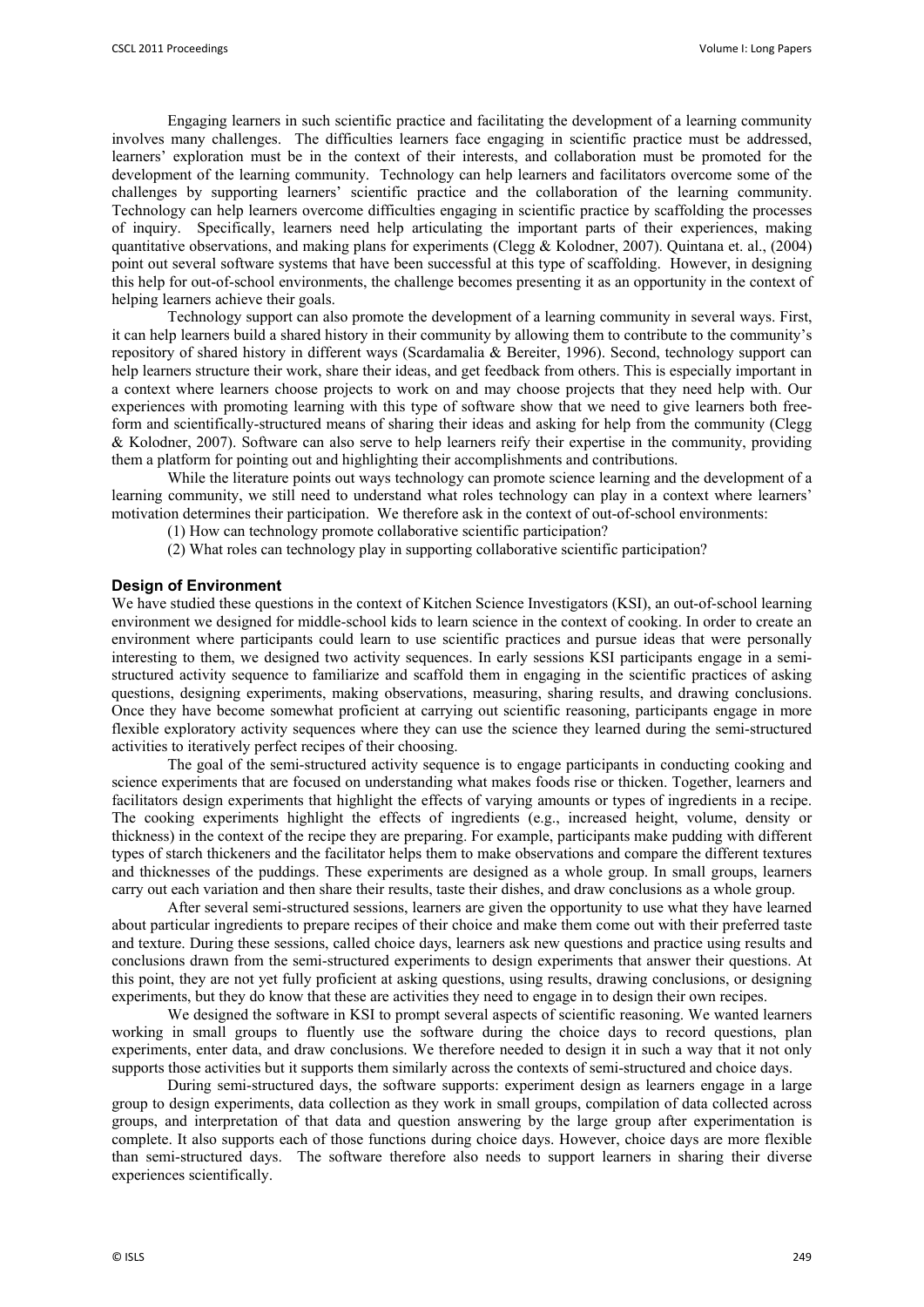We designed the software such that it provides the same support across semi-structured and choice day sequences. However, the software offers affordances particularly suited for each type of activity. The software provides support for designing a controlled experiment for each recipe in the system. It prompts learners to formulate questions they want to answer with the experiment, to select one ingredient to vary, to identify dependent variables to measure, and to identify variables they will control to answer their question. The software then guides learners in carrying out the procedures for each variation of the recipe, encouraging them with prompts at each step to make observations. During semi-structured experiments each group carries out one variation of the recipe. During choice days one group may carry out all of the variations of an experiment, or they may only try one variation of a recipe. Once learners have completed their variation(s), the software prompts them with questions about their results that they can enter into the software. These questions are predetermined by facilitators, and are the questions learners will be able to answer with the particular experiment they designed.

To support learners' scientific understanding of underlying mechanisms (e.g., starch molecule structure and function) in their dishes, we used paper-based scaffolds to provide visualizations and information. We also used paper-based goals charts to help learners describe specific characteristics they wanted their choice day recipes to have. We wanted learners to think of their new, complex dishes in the same terms they described previous experiment results so that they could draw upon their previous experiments more naturally. We used paper-based scaffolding for these aspects of learners' scientific engagement because we created these scaffolds week-to-week specifically based on learners interests and understanding.

Learners could also create and edit stories of their experience and explanatoids (short "Did You Know" facts they discovered or were introduced to while creating their recipes). Stories and explanatoids are particularly useful for enabling learners to share their diverse experiences on choice days. They can then navigate to the experiment results page (Figure 1) where they can view results from all of the variations run in the experiment.

| VSSI<br>Logout                                                                                   | Questions                                                                                             | 8th and on<br>deckil: homemade<br>pudding | 8th ard on deck!!: white rice<br>flour                                                                                                                | swd diva<br><b>ROOT</b>                            | girlz: AIR Girl Power: Tapioca Flour                                                                                                                                                                                                                                                                | the lady<br>chefs: corni<br>starch |  |
|--------------------------------------------------------------------------------------------------|-------------------------------------------------------------------------------------------------------|-------------------------------------------|-------------------------------------------------------------------------------------------------------------------------------------------------------|----------------------------------------------------|-----------------------------------------------------------------------------------------------------------------------------------------------------------------------------------------------------------------------------------------------------------------------------------------------------|------------------------------------|--|
| <b>MENU</b><br><b>Magazine</b><br><b>Team Home</b>                                               | How long did it take for<br>one cup of your mixture<br>to come out of the<br>viscometer (in seconds)? |                                           | It took Smintues for the<br>Whole Foods parfait to drop<br>1.5 centimeters                                                                            | 5 minutes<br>26<br>seconds                         | 2 minutes and 45 seconds for 1/2 cup to go through<br>viscometer B1 and a 1 centimeter hole.<br>When we put the pudding in the .6cm Viscometer<br>A3 it hardly moved from the 1 cup line after 15 min<br>14 seconds. This was one of last measurements we<br>made. It just dripped out very slowly. |                                    |  |
| Tools<br><b>Create a Story</b><br>Create an Explanatoid<br>Create a Note                         | How long did it take for<br>one cup of plain milk to<br>come out of the<br>viscometer (in seconds)?   |                                           | 28 seconds                                                                                                                                            |                                                    | It took 33 seconds for 1 cup of milk in the .6cm<br>hole Viscometer A3 to drain out.<br>It took 21 seconds for 1/2 cup of milk in the .6cm<br>hole Viscometer A3 to drain out.<br>It took 6 seconds for 1/2 cup of milk in the 1cm<br>hole viscometer B1 to drain out.                              |                                    |  |
| <b>Resources</b><br>Cooking & Science Dictionary<br><b>Notebook</b><br>Cookbook<br><b>Pantry</b> | Describe the taste of<br>your pudding                                                                 |                                           | It taste like vanilla and then<br>flour a group member said. " It tastes<br>taste like the Cafeteria grits. like vanilla<br>That is not a good thing. |                                                    | Its good. Its too sweet.                                                                                                                                                                                                                                                                            |                                    |  |
| <b>Facilitator</b>                                                                               | <b>Describe the texture of</b><br>your pudding                                                        |                                           | creamy and smoothe.                                                                                                                                   | gooey.<br>smooth.<br>shiny                         | Its kind of slimy. We know its slimy because every<br>time we try to put it on the spoon the pudding<br>slides off.                                                                                                                                                                                 |                                    |  |
|                                                                                                  | Describe the mouth feel<br>of your pudding                                                            |                                           | smoothe                                                                                                                                               | sticks to<br>your<br>mouth.<br>slimey.<br>stratchy | It feels gummy. It feel slimy.                                                                                                                                                                                                                                                                      |                                    |  |
|                                                                                                  | Describe the look of your<br>pudding                                                                  |                                           | It look like grits without the<br>lumps in it.                                                                                                        | bumpy,<br>creamy.<br>shiny                         | Its a cream color and kind of shiney. It looks like<br>slimy.                                                                                                                                                                                                                                       |                                    |  |
|                                                                                                  | Describe the hand feel of<br>your pudding                                                             |                                           | It feel cold and smooth.                                                                                                                              | thick.<br>smooth                                   | stretchy. It feels goney, slippery, and hard.                                                                                                                                                                                                                                                       |                                    |  |
|                                                                                                  | Our Explanatoids For This Experiment<br>Our Stories For This Experiment                               |                                           |                                                                                                                                                       |                                                    |                                                                                                                                                                                                                                                                                                     |                                    |  |
|                                                                                                  | What conclusions can we draw from the results of this experiment?<br>Experiment: Homemade Pudding     |                                           |                                                                                                                                                       |                                                    |                                                                                                                                                                                                                                                                                                     |                                    |  |
|                                                                                                  | <b>Create an Explanatoid</b><br>8th and on deck!! Home Page                                           |                                           |                                                                                                                                                       |                                                    |                                                                                                                                                                                                                                                                                                     |                                    |  |

Figure 1. Experiment Results Page in the KSI Software.

This page displays a chart that allows learners to compare results across variations, with respect to the questions they asked. Learners' explanatoids and stories from the experiment are listed and can be viewed from this page. As they look across results, they can enter in conclusions they have drawn from their results.

#### **Methods**

Recall that the questions we seek to answer in this paper are**:** (1) How can technology promote collaborative scientific participation? and (2) What roles can technology play in supporting collaborative scientific participation?

The cases presented in this paper were taken from data collected in an enactment of the KSI program, run throughout the 2007-2008 school year. We offered the program afterschool one day a week as part of a larger afterschool initiative by a local YWCA to engage teen girls in science and technology related activities. Participants in the study were from the same suburban middle school where the population was 99% African American. Thus, all participants were African American girls. Participation varied over the 9-month period, but we had 15-20 consistent participants (7-9 6th graders, 7-10 8th graders, one 7th grader). A team of 3 facilitators, the authors of this paper, led the KSI sessions. In every session, video recordings of each group were collected and transcribed. In addition, after each session, facilitators recorded post-observation field notes that captured the significant learning events that occurred during the session.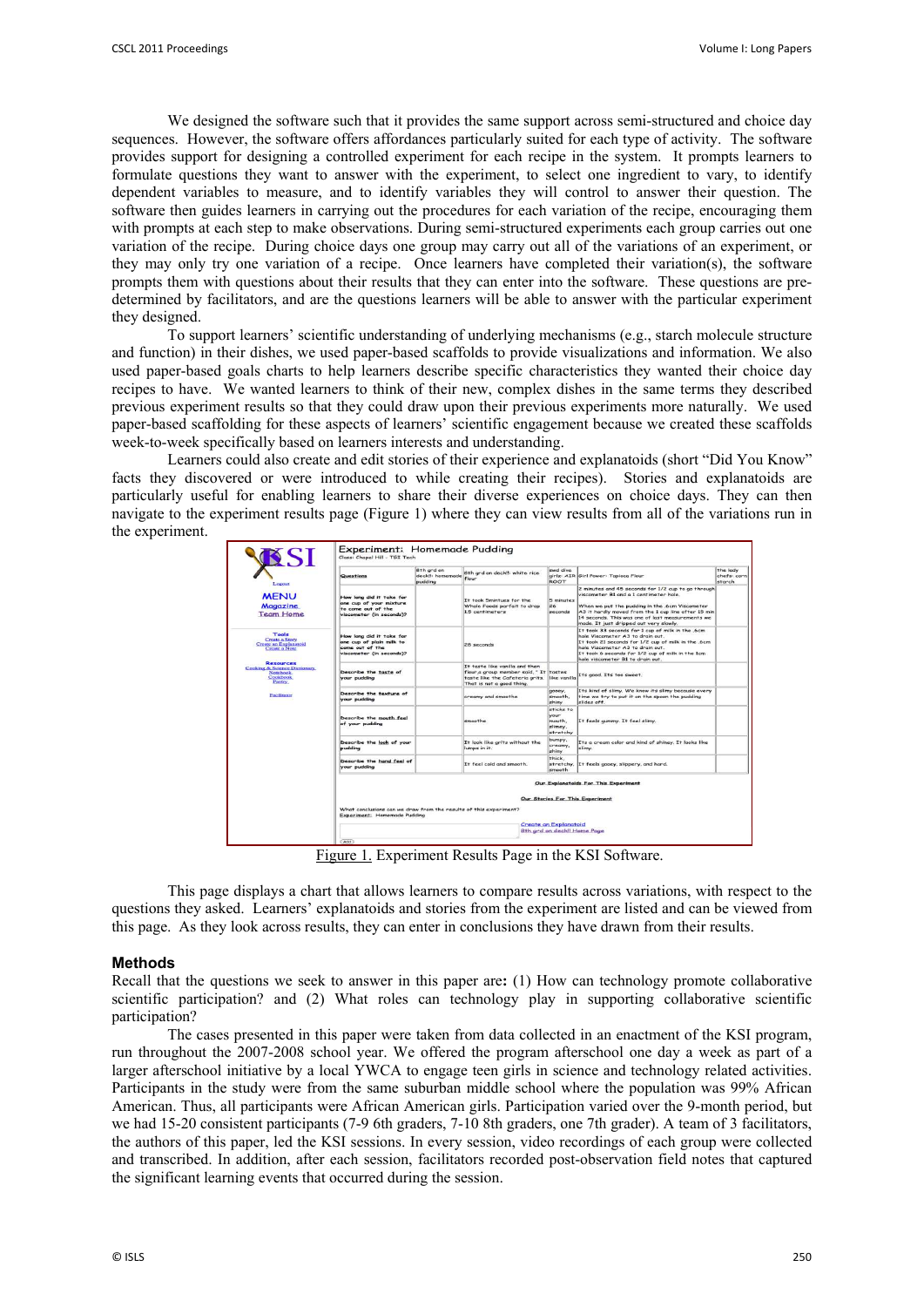Data used in this analysis was collected as part of a larger study focusing on which aspects of the learning environment influenced participants' development of scientific reasoning identities. This investigation involved the selection of four focal learners in KSI: Amber, Malaysia, Candyce, and Sharonda. All of the learners were  $6<sup>th</sup>$  graders, with the exception of Amber, who was an  $8<sup>th</sup>$  grader. These learners were purposefully selected to represent a range of participation styles and interests.

The first author did a sequence of three in-depth semi-structured interviews with the focal learners. The interviews were structured similar to Seidman's (1991) phenomenological approach. They, however, were spaced out over the second half of the program – to capture learners' change in scientific participation and identity throughout their participation in KSI. Conducting three interviews with each participant allowed us to attain reliability (Seidman, 1991) and to monitor changes in learners' goals over time and the meaning they were making of their experiences in KSI. In order to triangulate the data gathered from the interviews with the learners, we used video observation from their participation in the program, interviews with their parents, and interviews with their science teachers. We conducted initial and ending interviews with focal learners' parents and science teachers to measure the change they saw in the learner. Interviews with parents were focused on learners' scientific participation at home (especially when cooking). Interviews with science teachers were focused on learners' interests, skills, and participation in science class.

Our analysis began with the identification of scientifically meaningful experiences learners had in KSI. Facilitator field notes and learner interviews were coded (and triangulated with parent and teacher interviews) to pinpoint specific scientific experiences in KSI that were meaningful for learners as evidenced by their reporting of them or their reports of extending particular KSI experiences in meaningful ways. Learners' scientific practice was identified by coding data using Chinn & Malhotra's (2001) framework for scientific reasoning. Their framework particularly illustrates what scientific participation looks like as it progresses from simple science typically done in the classroom to authentic scientific participation as practiced by professional scientists. The framework breaks down many of the inquiry processes involved in authentic science investigation (e.g., selecting and controlling variables, planning measures, planning procedures).

Next, we analyzed the set of scientifically meaningful experiences that involved technology use to understand the role the technology played in supporting learners' experiences. Within those experiences there were three themes that emerged: the technology-supported scientifically-meaningful experiences by (1) collating and indexing experiment results, (2) enabling learners and facilitators to make free-form contributions, and (3) serving as a resource for further information. These themes were observed multiple times (typically across multiple groups) and had later impact on learners' experiences (e.g., their reporting of the meaning of the resulting experience in interviews, their later expansion of the activity). We then selected illustrative examples of each of these aspects of technology support. We analyzed each example to understand the context of the use of the technology and the role of the technology in supporting the experience. Validity was established in the discussion of the selected episodes with the second and third authors and by their subsequent review of each episode.

# **Findings**

Eighteen scientifically meaningful experiences were identified across the four focal learners (5 experiences for Amber and Sharonda, 4 experiences for Candyce and Malaysia). Next, we present three cases – one for each aspect of the technology that supported learners' scientifically meaningful experiences. For each case we point out the context of the technology use and the role of the technology in supporting the experience.

# **Collating and Indexing Experiment Results**

The KSI software prompts learners to make observations of their dish once they finish preparing their variation. It then collates the observations of each variation into a chart. Facilitators were able to refer learners to these charts on later days as they made decisions about how to prepare more complex recipes to meet their specific cooking goals. This theme was observed in multiple scientifically meaningful experiences for Candyce.

# **Context**

Day 16 was a choice day where the goal was to create a complex dish using what learners knew about different starch thickeners to make the texture of the dish come out the way they wanted it to. Malaysia and Candyce, two sixth graders, chose to make fruit tarts with Janet (a KSI facilitator). Before they began cooking, they wrote out their goals for their fruit tart on a paper-based goals chart. They wanted their fruit tart to be soft, creamy, moist, and smooth with a sweet and "fruitiliscious" taste. Janet then asked them what thickener they wanted to use in their tart filling. She prompted them to refer back to Day 12's pudding experiment results chart in the software. The chart (Figure 1) presented the results of a pudding experiment they had done as part of the semi-structured activity

They then used the pudding results chart to select the thickeners that produced the pudding that best matched their goals for their fruit tart filling. They decided to use arrowroot because they wanted the taste to be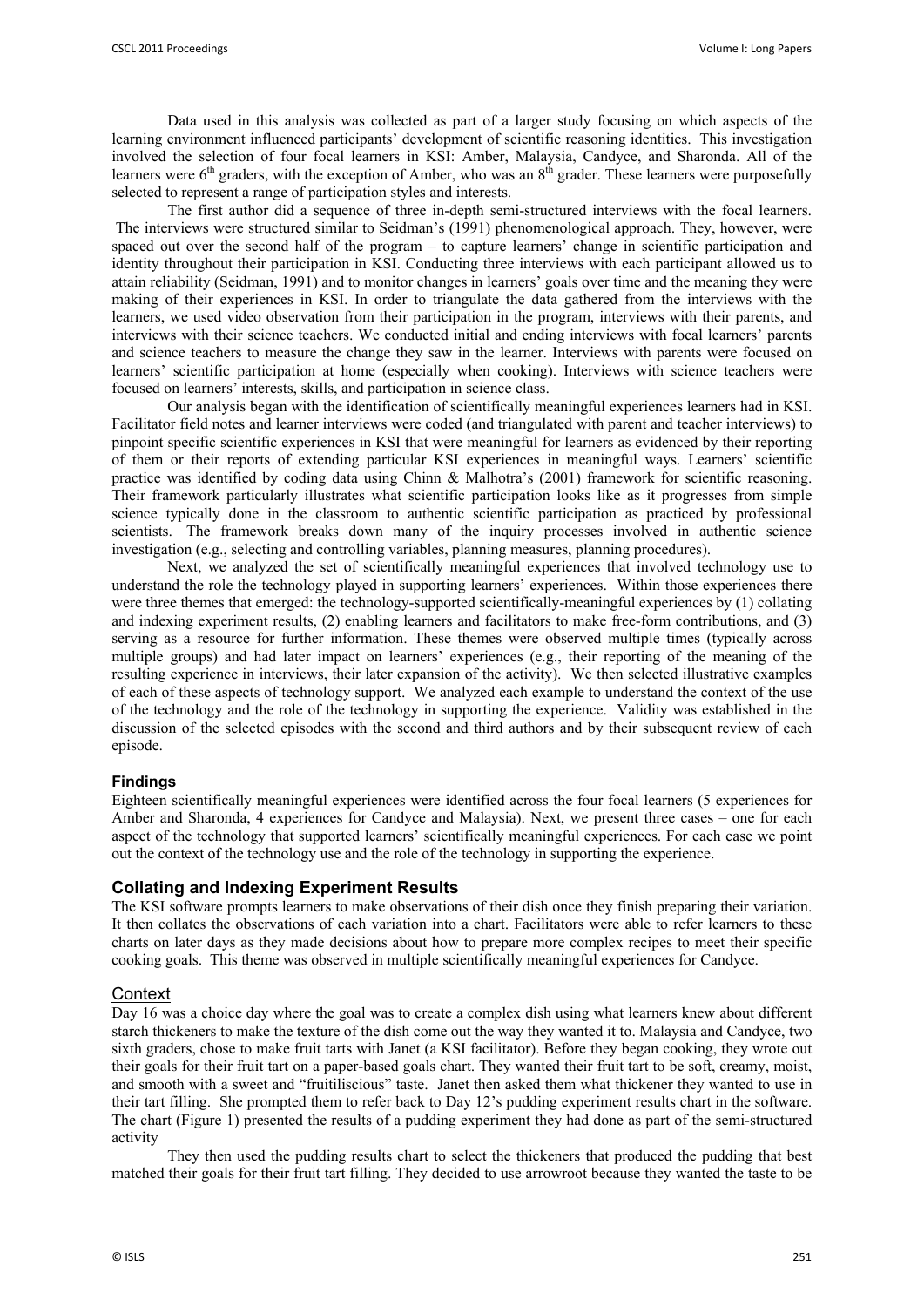sweet and creamy and white rice flour because they wanted a creamy texture. They were very pleased with their fruit tart's texture and taste, and they were especially excited to take mini tarts home to their families.

In the next session (Day 17), when they re-prepared the fruit tarts using the same thickeners and recipe, their custard became "rubbery." Candyce used her memory of the results from the chart to reason about their unexpected results. She described her reasoning in a later interview, "Um, because when we were reading about the different puddings we saw that arrowroot kind of made it creamy and thick but not too thick. So, I think we added too much of that because of the description." She also later used her memory of this chart as she worked in different groups on Days 18 and 20 to make decisions about what thickener to use in new recipes she made. She based her decisions on her goals for the new recipe and her memory of the results for each thickener variation of pudding.

# Role of the Technology

The experiment results chart provided an index of learners' previous experiences. Most often the facilitators pointed participants to those charts at times when they needed to make decisions, but sometimes participants remembered what they had seen in the charts when they had looked at them previously, and sometimes they accessed the charts themselves. Whichever was their way of accessing the data in the charts, use of the data led them to make their decisions based on evidence. Although facilitators pointed other learners and groups back to previous experiment results pages, Candyce's case was particularly meaningful because of the extent to which her group used the results to inform their decision and because of the extent to which she referred back to the results later.

## **Making Free-form Contributions – Stories and Explanatoids**

Facilitators often had to prompt learners to write stories and explanatoids. They also needed to ask learners specific questions about their experiences and type learners' dictation in order to create stories. However, three groups created 7 explanatoids, or simple explanations, and 10 stories were created by 8 groups. Stories and explanatoids were created over 11 sessions of the program and in 4 of the experiences identified as scientifically meaningful. The following example was representative of the way stories were written and used in the learning environment.

#### **Context**

On Day 20, Malaysia worked with a larger group of all  $8<sup>th</sup>$  graders (Amber, Patience, Soleil, and Angela) making fettuccine alfredo (with pasta made from scratch). This was the last day of the program, and after their cooking activity, learners' parents were invited to eat the food learners prepared and to listen to learners' presentations of what they did and learned in KSI.

The group made several observations as they were preparing their pasta. For example, they noticed their pasta became much larger when boiled and that there was white residue in their boiling water after the pasta was removed. The facilitator working with them, Christina, took the opportunity to discuss the science behind some of the things they were observing. She explained that pasta is made of starches (i.e., flour) and how the starches work in making pasta. She used paper-based explanation cards to provide visualizations of different types of starches and how they absorb water. She then connected the changes they were observing in their pasta to the explanations. In preparation for their presentation, Christina helped them create an explanatoid of what they learned as they made their pasta by asking questions about what they had discussed earlier and typing learners' responses (Figure 2).

| The Science Behind Pasta                                                                                      |                                                                       |  |  |  |
|---------------------------------------------------------------------------------------------------------------|-----------------------------------------------------------------------|--|--|--|
| Q. What is pasta made of?                                                                                     | Q. What is the white sticky stuff in the the pasta pot after you boil |  |  |  |
| Pasta is made of flour, water, oil, and salt                                                                  | pasta?                                                                |  |  |  |
|                                                                                                               | The white residue is starch. Specifically, it is amylose that doesn't |  |  |  |
| O. What is flour made of?                                                                                     | absorb water.                                                         |  |  |  |
| Starch granules and gluten                                                                                    |                                                                       |  |  |  |
|                                                                                                               | O. How does the starch get there?                                     |  |  |  |
| Q. What are starch granules made of?                                                                          | The amylose starches in the pasta came out because they don't absorb  |  |  |  |
| Amylose and Amylopectin                                                                                       | water.                                                                |  |  |  |
| Q. How does Amylose work?                                                                                     | Q. What happens when you boil the pasta in water? The pasta expands   |  |  |  |
| Is a starch molecule in starch that doesn't absorb water.                                                     | in the water.                                                         |  |  |  |
| Q. How does Amylopectin work?                                                                                 | Q. Why does the pasta expand?                                         |  |  |  |
| Is a starch molecule in starch that doesn't absorb water.                                                     | The Amylopectin starch molecules they absorb water and swell.         |  |  |  |
| Amylopectin is shaped like a branch and the branch structure                                                  |                                                                       |  |  |  |
| traps the water.                                                                                              | Q. What happen when you over boil pasta?                              |  |  |  |
|                                                                                                               | It will stick and clump up and get gooey.                             |  |  |  |
| $E_{\text{GUP2}}$ 2. Dort of an evalencted exected on Day 20 shout what the group learned as they made nector |                                                                       |  |  |  |

Figure 2. Part of an explanatoid created on Day 20 about what the group learned as they made pasta. Although this was created in the software as one explanatoid, it actually represents several explanatoids.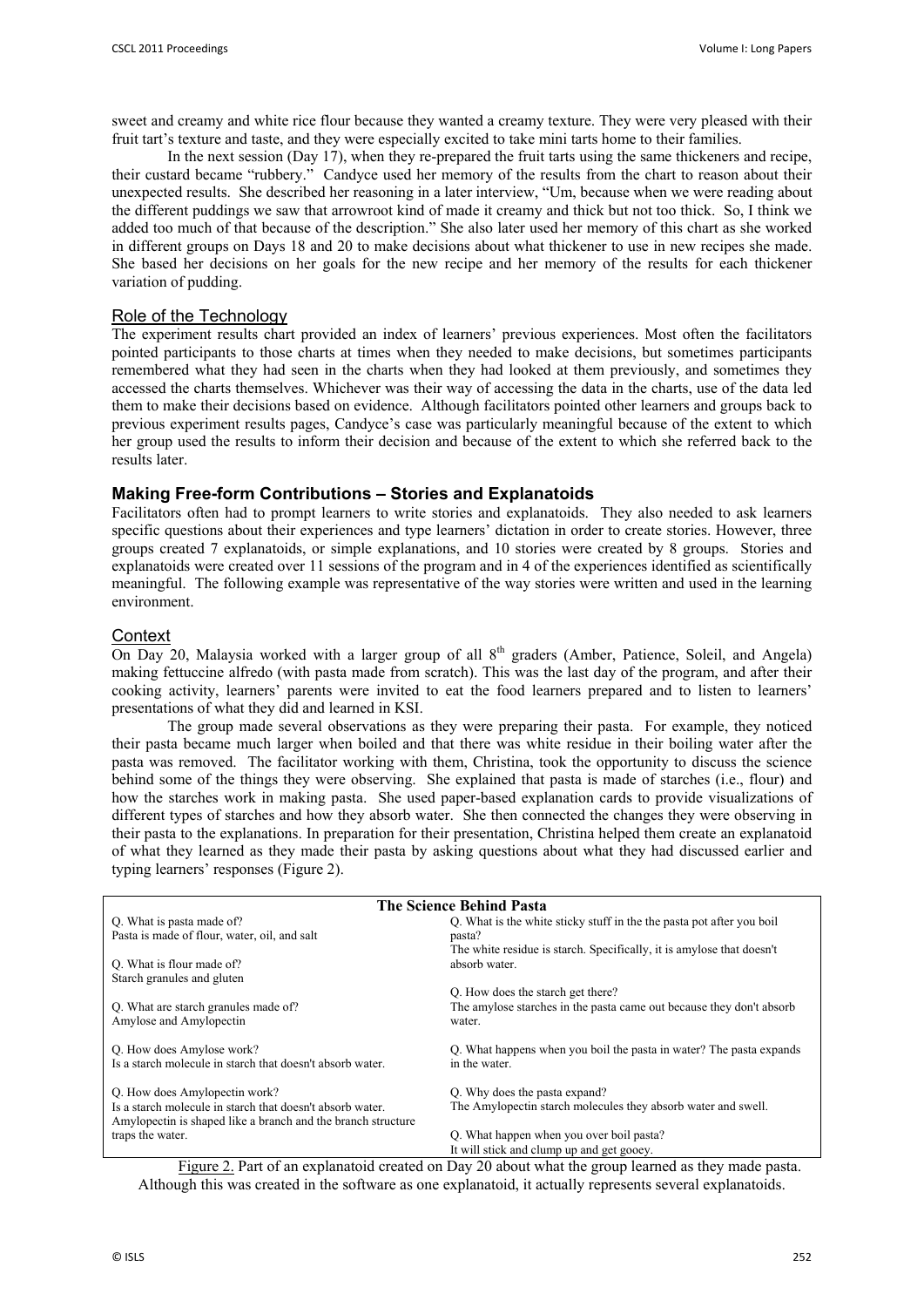Several of the group members left before the presentations began. However, Malaysia, Patience, and Amber stayed to present their experience and dish to their parents. The group began their presentation of the fettuccine alfredo by reading the explanatoid they created to talk about the science behind pasta. Patience asked the questions in their explanatoid while Malaysia and Amber took turns answering them. Their explanatoid (Figure 2) addressed amylose and amylopectin, their differences in absorption of water, and their impacts on pasta.

While the group mainly read their explanatoid, their impromptu corrections and answers to others' questions showed their understanding and familiarity with the scientific concepts they discussed. For example, Malaysia corrected Amber's pronunciation of a science word in the explanatoid – residue. She also knew that gluten is found in flour when Christina asked. During their presentation of their fettuccine alfredo, Tammy (the first author and KSI facilitator) asked, "Well do you think you could make whole grain [pasta]?" Amber affirmed that they could, "it would just be a different flour." Mentioning a different type of flour prompted Malaysia to ask, "Is whole grain that little wheat stuff?" When Amber affirmed Malaysia's question, Malaysia made a connection to branch-shaped amylopectin stating, "It looks like amylopectin, or amylose."

# Role of the Technology

The technology combined the voices of the facilitators and learners. The facilitator helped learners share relevant aspects of their experiences in the explanatoid. She also prompted learners to use scientific vocabulary (e.g., amylose, amylopectin). But because she documented the learners' responses to her prompts, their explanatoid (and stories in other cases) were reflective of learners' and facilitators' perspectives of the experience. The learners were then able to use the software to present scientifically relevant aspects of their experiences to the group.

## **General-Purpose Technology as Resource for Further Information**

Another category of technology use emerged that we did not anticipate. Learners and facilitators also used general-purpose technology (e.g., digital cameras, the internet) for their collaborative scientific participation. This was observed in five of the experiences identified as scientifically meaningful. The following example details one particularly compelling case of general technology use to support collaborative scientific inquiry.

#### **Context**

On Day 11, Sharonda, Esha, Treeva, Rachel, and Christina (the facilitator) worked together making biscuits from scratch and gravy using store-bought gravy packets. They simply needed to add liquid to the gravy package contents and stir over heat. All participants were sixth graders, except for Rachel, an eighth grader. The groups were transitioning from exploring leaveners (used in biscuits) to thickeners (used in gravy).

Sharonda began preparing the gravy with Christina as her group finished the biscuits. Christina and Sharonda made the gravy and explored the question posed earlier in the whole group discussion: What makes gravy thick? As they stirred the gravy packet contents and water on the stove, Christina encouraged Sharonda to look at the ingredients list on the gravy packet and guess which ingredients thickened the gravy. Sharonda initially thought it was the baking soda in the gravy that made it thick. However, she continued to read the ingredients list on the packet and ask Christina about them. When Christina did not know what one ingredient was, she suggested an online search. When Christina was called away, she told Sharonda where to look online for the definition and left. Once Sharonda found the first word, she called out, "Ms. Christina, I found a definition!"

When Christina returned, they read the definition and Christina asked, "So do you think this is gonna thicken it?" Sharonda replied, "no" and they continued to search for the ingredients on the online dictionary. As Sharonda read the definitions, she came across some complex words and definitions (e.g., folic acid). Christina helped her to interpret the meaning of each and keep track of which ingredients they had looked up that could possibly serve to thicken the gravy. When Sharonda's science teacher (who was present) asked them about what they were doing, Christina explained, "We're trying to figure out what made our gravy thick, in the packet." Sharonda added, "And we're having fun." Later, Sharonda discussed how the experience was useful to her:

Um, it really...it told us about the words. It helped us um ... know what the words mean so when we go home --if our parents ask us about a word we just looked up, we would know what it means.

#### Role of the Technology

In this case, the Internet supported a one-on-one search between the learner and facilitator. The facilitator needed to be there to help the learner with the difficult language and concepts and to help her think through the function of each of the ingredients. The technology provided information Christina, the facilitator, did not know,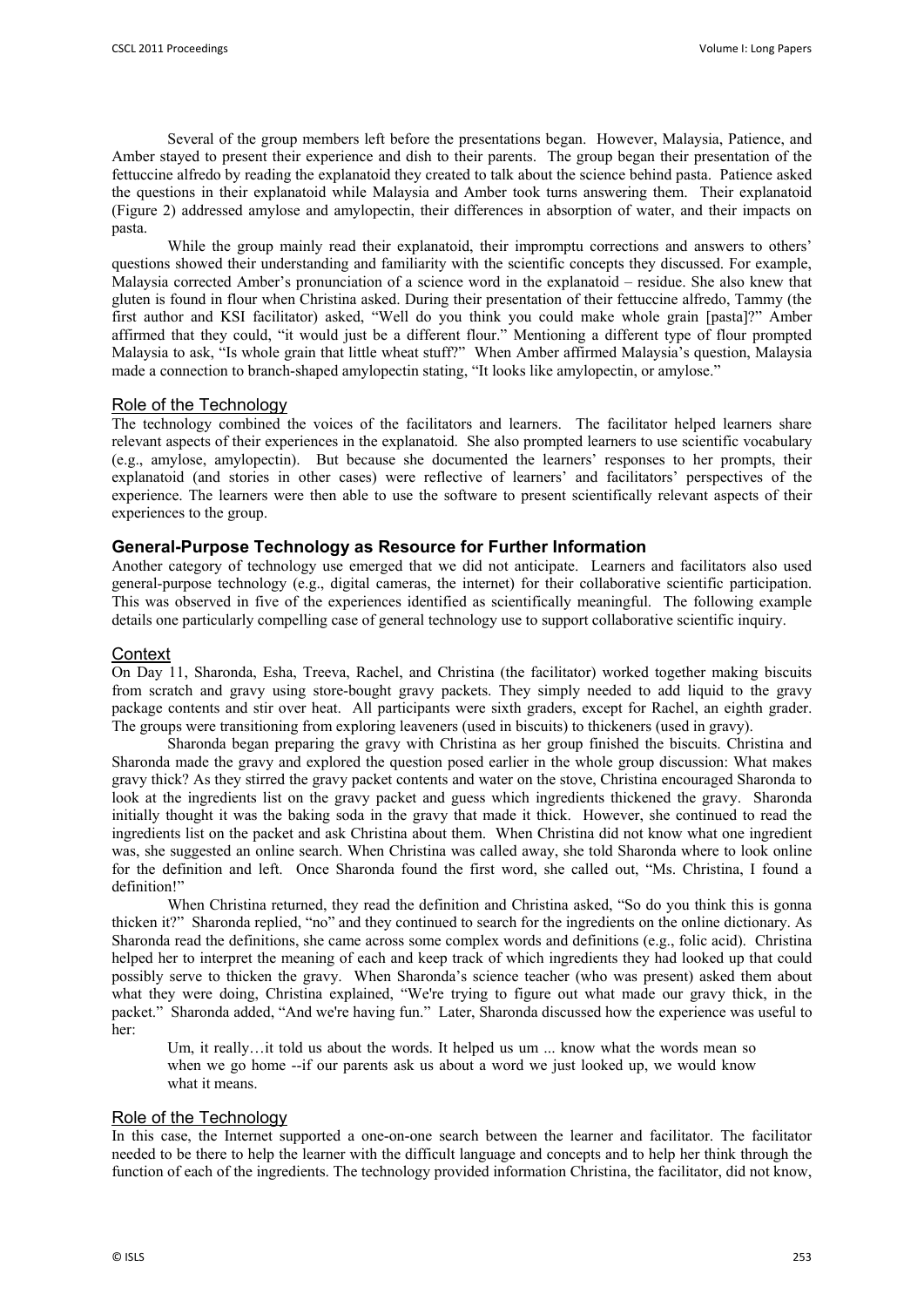and it enabled her to model the process of searching for answers to questions to the learner. The technology also helped Christina multitask between the investigation and her responsibilities with other groups. When she had to step away from the investigation, Sharonda carried out more searches while she was gone, then discussed each term and definition she found with Christina when she returned. The technology also helped position Sharonda as an expert.

# **Discussion**

We found that the software never became as central a part of the environment as we expected. Throughout the semi-structured sequence and exploratory activities, the cooking activities remained the focal point of learners' activity. However, even though the software remained in the background of the learning environment and activities, it still played an essential role in promoting collaborative scientific participation. We now return to our research questions:

*How does technology promote collaborative scientific participation?* We found that because the technology acted as a repository of learners' experiences, it scaffolded having and sharing scientific experiences while cooking. We designed the scaffolding to be used directly by learners. We're guessing that if KSI had progressed, learners would have eventually taken initiative to use the resources themselves. In the meantime, however, having that function there allowed the facilitator an easy time helping learners draw on their scientific experiences to make decisions for new recipes, create scientific artifacts of their cooking experiences that they could share with others, and find scientific answers to their own questions about the recipes they made.

The technology also facilitated collaboration between the facilitators and learners. It did so by supporting the roles of both learners and facilitators. The structured software support helped facilitators help learners match their cooking goals with previous experiment results. It also helped facilitators by providing an easily accessible tool to point learners to in helping them cook scientifically. Creating explanatoids (and stories) helped facilitators help learners highlight scientific aspects of their experiences. The presence of the function in the software, even though it was the facilitator who did the typing, allowed learners to present their experiences to others. Finally, general-purpose technology use supported learners and facilitators in answering their own questions.

*What roles can technology play in supporting collaborative science participation?* The technology in KSI played two essential roles in the learning environment. First, it helped connect science to the context of cooking. The experiment results page compiled each group's cooking variation into a chart that allowed learners to compare across variations. This chart then helped learners to compare their later cooking goals to their experimental results. Creating stories and explanatoids helped learners to share their cooking experiences scientifically with others – using scientific terminology and presenting relevant aspects of their experiences. Use of the Internet enabled learners and facilitators to explore scientific aspects of the dishes they were creating.

The second role the technology played in the learning environment was documenter, or recorder of experiences. Although it never played a central role in the learning environment, the software kept track of learners experiment results as well as the scientific discussions learners had during their cooking experiences. Its presence allowed facilitators to easily point back to those artifacts for use of the data to make decisions in new recipes and for sharing scientific experiences and understanding with others.

 Although the software was not always at the forefront in the learning environment, its presence enabled it to play essential roles in facilitating learners' scientific participation as well as their collaboration with facilitators. In other CSCL work, the software plays a central role in the learning environments they are situated within. Learners use the technology to communicate and it drives the activity (e.g., Hickey et. al., 2003; Reiser et al., 2001) or the software functions drive conceptual engagement as learners use it together (Dasgupta & Kolodner, 2009; Scardamalia & Bereiter, 1996). Our work makes a contribution to the CSCL community in showing that technology does not have to play a central role in the learning environment to be important and effective for scaffolding learners and supporting collaboration. Specifically, we have shown that when software is used to prompt science connections and to record experiences and understanding, it can promote collaborative engagement in science talk and scientific reasoning by learners and promote productive interactions between facilitators and learners.

 On the other hand, the sequencing of learning activities and facilitation support *were* central aspects of the learning environment. Analysis of the role of the facilitators and activities in KSI is beyond the scope of this paper. Yet, it is important to acknowledge in considering the role of technology in environments supporting scientific collaboration in the context of learners' interests and goals. Learning activities sequenced from more to less structured all in the context of learners' goals were important for sustaining motivation and promoting scientific participation. Facilitators then played critical roles in helping learners focus on scientific aspects of their experiences, understanding relevant scientific phenomena, and engaging in scientific practice. At times, their interactions with learners resembled that of teachers in traditional classrooms. However, unlike teachers, facilitators were not bound to a set curriculum, they were bound to learners' interests, curiosities, and questions. Technology therefore needs to support such collaboration between facilitators and learners by providing the